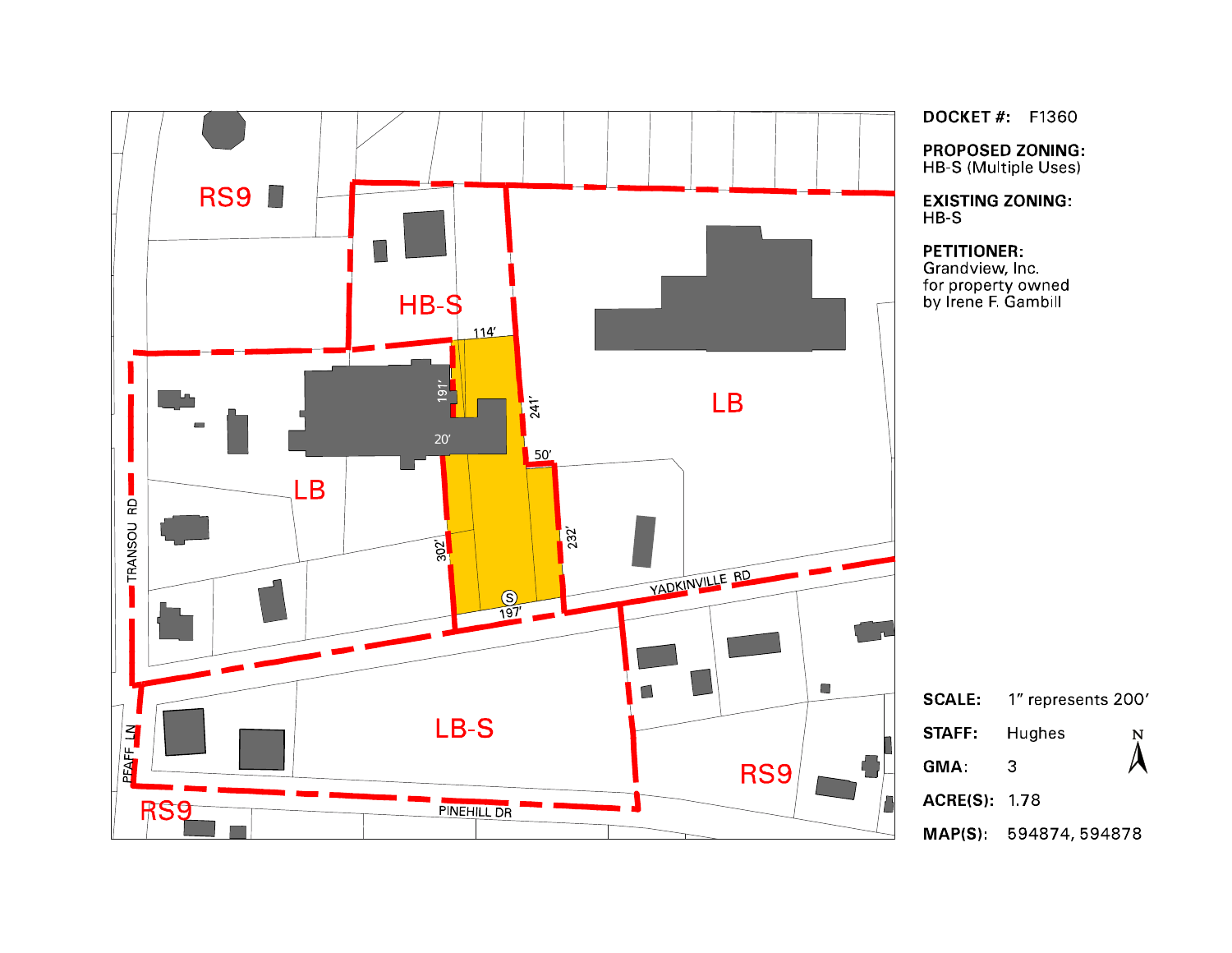February 19, 2002

Grandview, Inc. c/o Thom Fowler Drawer 129 Pfafftown, NC 27040

## RE: ZONING MAP AMENDMENT F-1360

Dear Mr. Fowler:

The attached report of the Planning Board to the Forsyth County Board of Commissioners is sent to you at the request of the Commissioners.

When the rezoning is scheduled for public hearing, you will be notified by Jane Cole, Clerk to the County Commissioners, of the date on which the Commissioners will hear this petition.

Sincerely,

A. Paul Norby, AICP Director of Planning

Attachment

pc: Jane Cole, County Manager's Office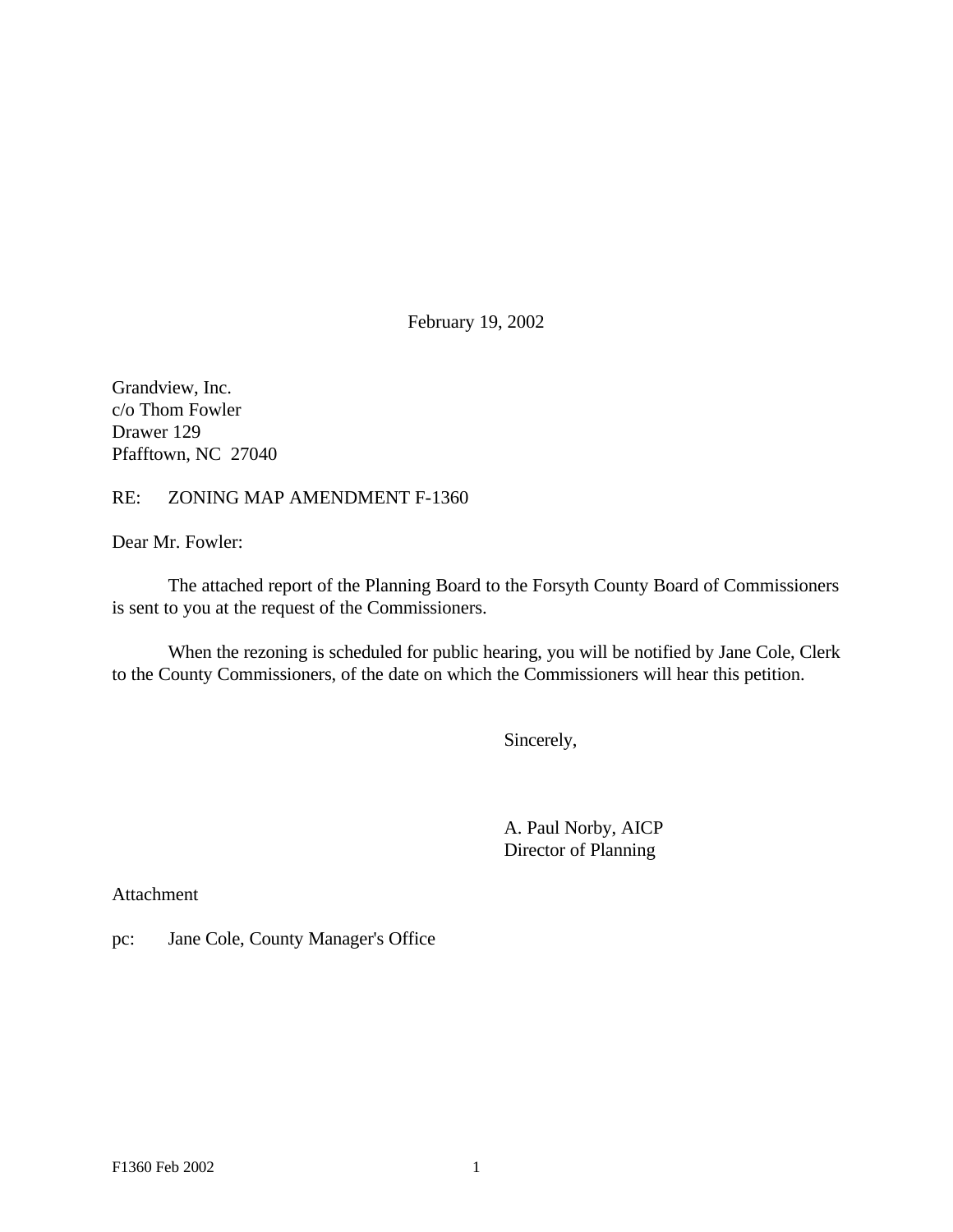# **FORSYTH COUNTY BOARD OF COMMISSIONERS**

**\_\_\_\_\_\_\_\_\_\_\_\_\_\_\_\_\_**

**MEETING DATE:**  $\qquad \qquad$  **AGENDA ITEM NUMBER:** 

**SUBJECT**:-

Zoning map amendment of Grandview, Inc. for property owned by Grandview Inc., Irene F. Gambill, and Pfafftown Center, Inc.

**COUNTY MANAGER'S RECOMMENDATION OR COMMENTS**:-

# **SUMMARY OF INFORMATION**:-

Zoning map amendment of Grandview, Inc. for property owned by Grandview Inc., Irene F. Gambill, and Pfafftown Center, Inc. from HB-S (Building Contractor, General; Building Materials Supply; Retail Store, Specialty or Miscellaneous; Restaurant (without drive-through service); Shooting Range, Indoor; and Transmission Tower) to HB-S (Building Contractor, General; Building Materials Supply; Car Wash; Retail Store, Specialty or Miscellaneous; Restaurant (without drive-through service); and Shooting Range, Indoor): property is located on the north side of Yadkinville Road east of Transou Road (Zoning Docket F-1360).

After consideration, the Planning Board recommended approval of the rezoning petition, certified that the site plan meets all code requirements and recommends staff conditions.

| <b>ATTACHMENTS:-</b> | X YES |  |
|----------------------|-------|--|
|----------------------|-------|--|

**SIGNATURE**: **DATE**: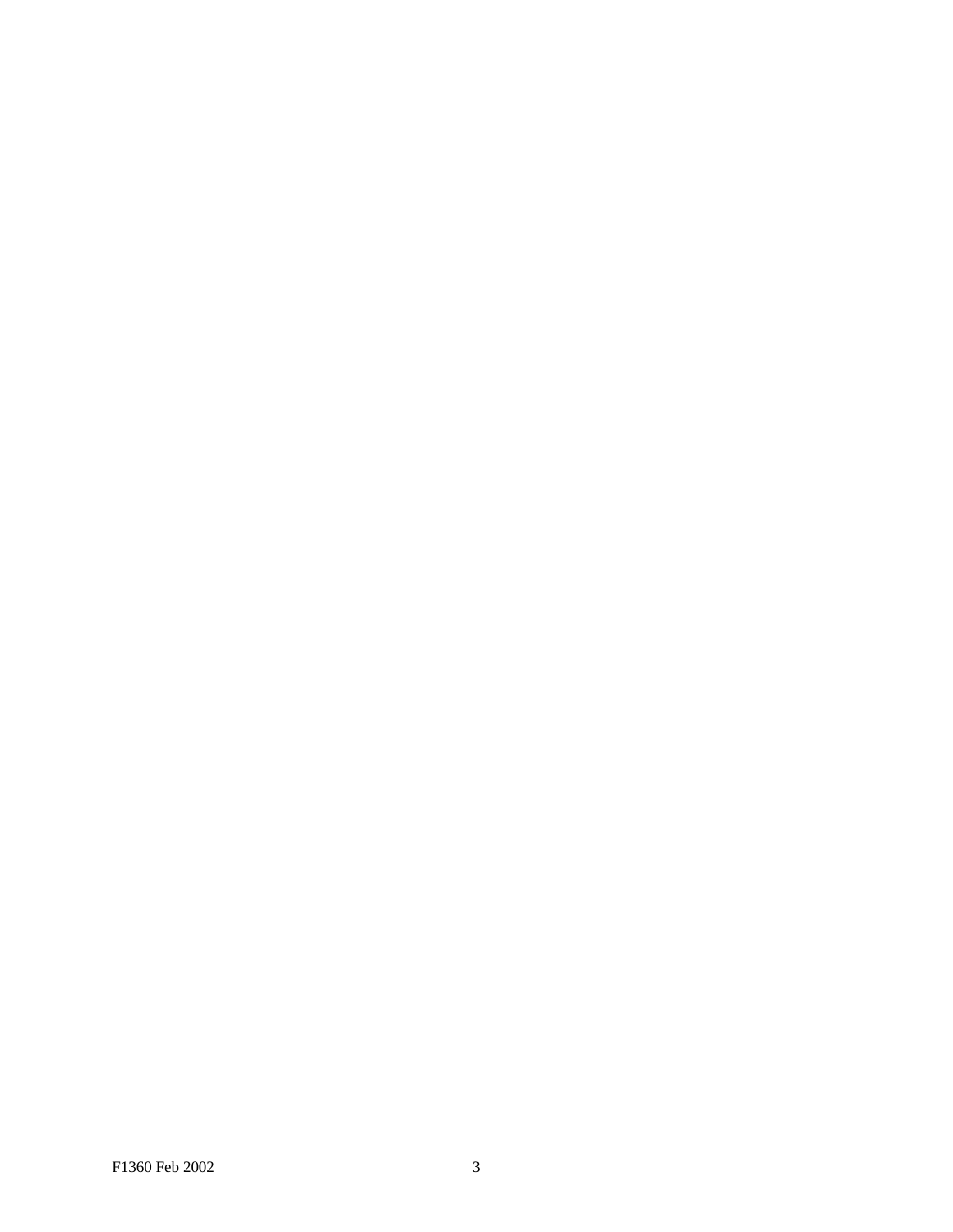## COUNTY ORDINANCE - SPECIAL USE

Zoning Petition of Grandview, Inc. for property owned by Grandview Inc., Irene F. Gambill, and Pfafftown Center, Inc., Docket F-1360

AN ORDINANCE AMENDING THE FORSYTH COUNTY ZONING ORDINANCE AND THE OFFICIAL ZONING MAP OF THE COUNTY OF FORSYTH, NORTH CAROLINA

\_\_\_\_\_\_\_\_\_\_\_\_\_\_\_\_\_\_\_\_\_\_\_\_\_\_\_\_\_\_\_\_\_

BE IT ORDAINED by the Board of County Commissioners of the County of

Forsyth as follows:

Section 1. The Zoning Ordinance of the *Unified Development Ordinances* of the County

of Forsyth, North Carolina, and the Official Zoning Map of the County of Forsyth, North

Carolina, are hereby amended by changing from HB-S [Building Contractor, General; Building

Materials Supply; Retail Store, Specialty or Miscellaneous; Restaurant (without drive-through

service); Shooting Range, Indoor; and Transmission Tower] to HB-S [Building Contractor,

General; Building Materials Supply; Car Wash; Retail Store, Specialty or Miscellaneous;

Restaurant (without drive-through service); and Shooting Range, Indoor] the zoning classification

of the following described property:

BEGINNING at the southwest corner of Tax Lot 138A Block 4633 and running along Yadkinville Road south  $80^{\circ}$  40' 50" west 48.83 feet to a point; thence south  $80^{\circ}$  04' 20" west 100.47 feet to a point; thence south  $80^{\circ}$  04' 20" west 47.64 feet to the corner of Tax Lot 61A Block 4633 running thence north 04 $^{\circ}$  10' 50" west 301.85 feet to a point; thence north 89 $^{\circ}$  33' 05" east 20.48 feet to a point; thence north 00 $^{\circ}$  26' 55" west 191.21 feet to a point; thence north  $85^{\circ}$  07' 15" east 14.11 feet to an existing iron pipe; thence north  $85^{\circ}$  46' 22" east 99.93 feet to a point; thence along Tax Lot 138B Block 4633 south  $04^{\circ}$  13' 40" east 241.07 feet to a point; thence north 86 $^{\circ}$  05' 20" east 50.06 feet to a 3/4" existing iron pipe; thence along Tax Lot 138A, Block 4633 south  $03^{\circ}$  53' 20" east 232.21 feet to the point and place of Beginning containing 1.78 acres± and being Tax Lots 49W, 49X, 49Y, 137 and portions of Tax Lots 49Z and 61A, all in Tax Block 4633.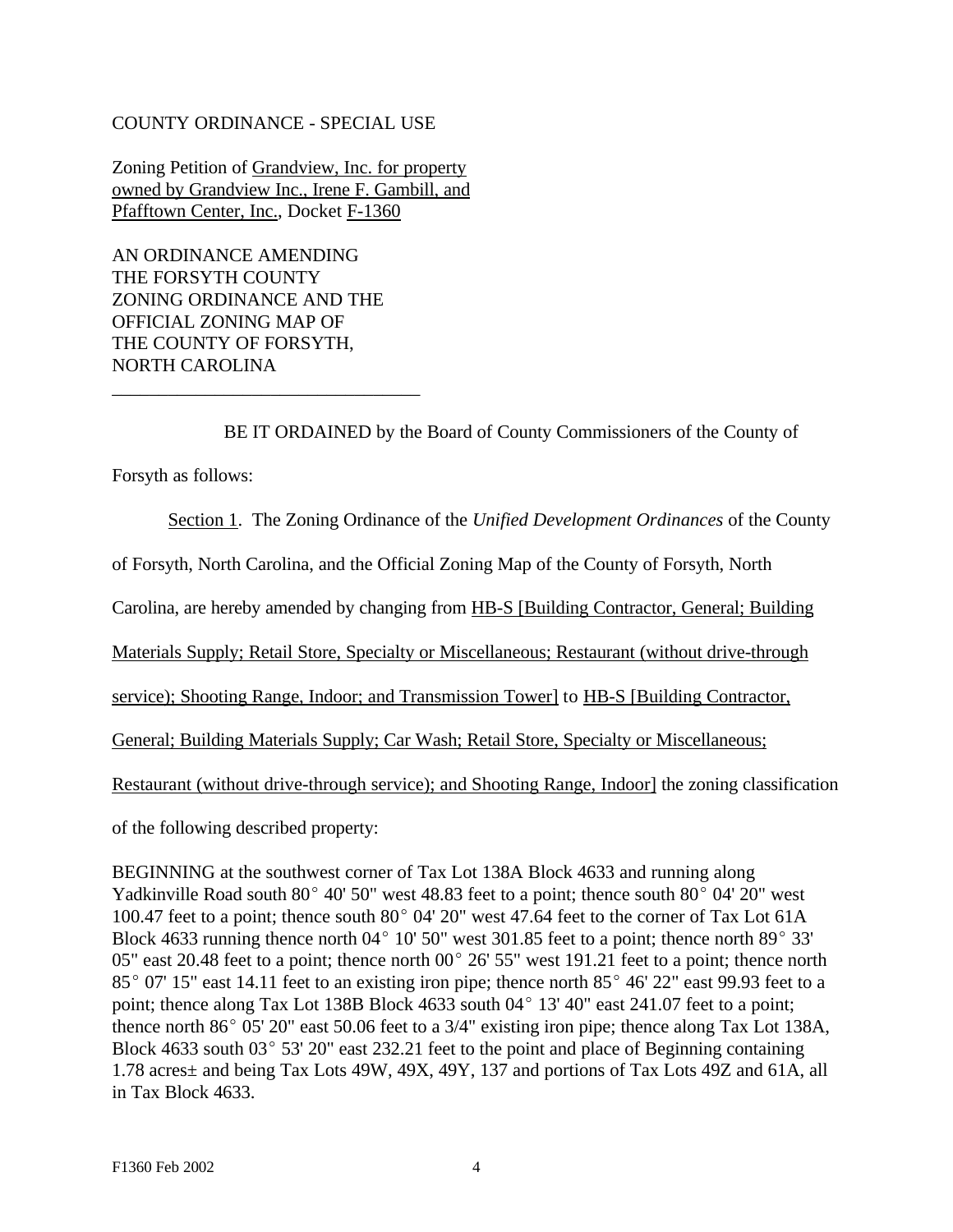Section 2. This Ordinance is adopted after approval of the site plan entitled Grandview Car Wash, and identified as Attachment A of the Special Use District Permit issued by the Forsyth County Board of Commissioners the \_\_\_\_\_\_ day of \_\_\_\_\_\_\_\_\_\_\_\_\_\_\_, 20\_\_\_\_\_\_ to Grandview, Inc. for property owned by Grandview Inc., Irene F. Gambill, and Pfafftown Center, Inc.

Section 3. The Board of Commissioners hereby directs the issuance of a Special Use District Permit pursuant to the Zoning Ordinance of the *Unified Development Ordinances* for a development to be known as Grandview Car Wash. Said Special Use District Permit and site plan with associated documents are attached hereto and incorporated herein.

Section 4. This Ordinance shall be effective from and after its adoption.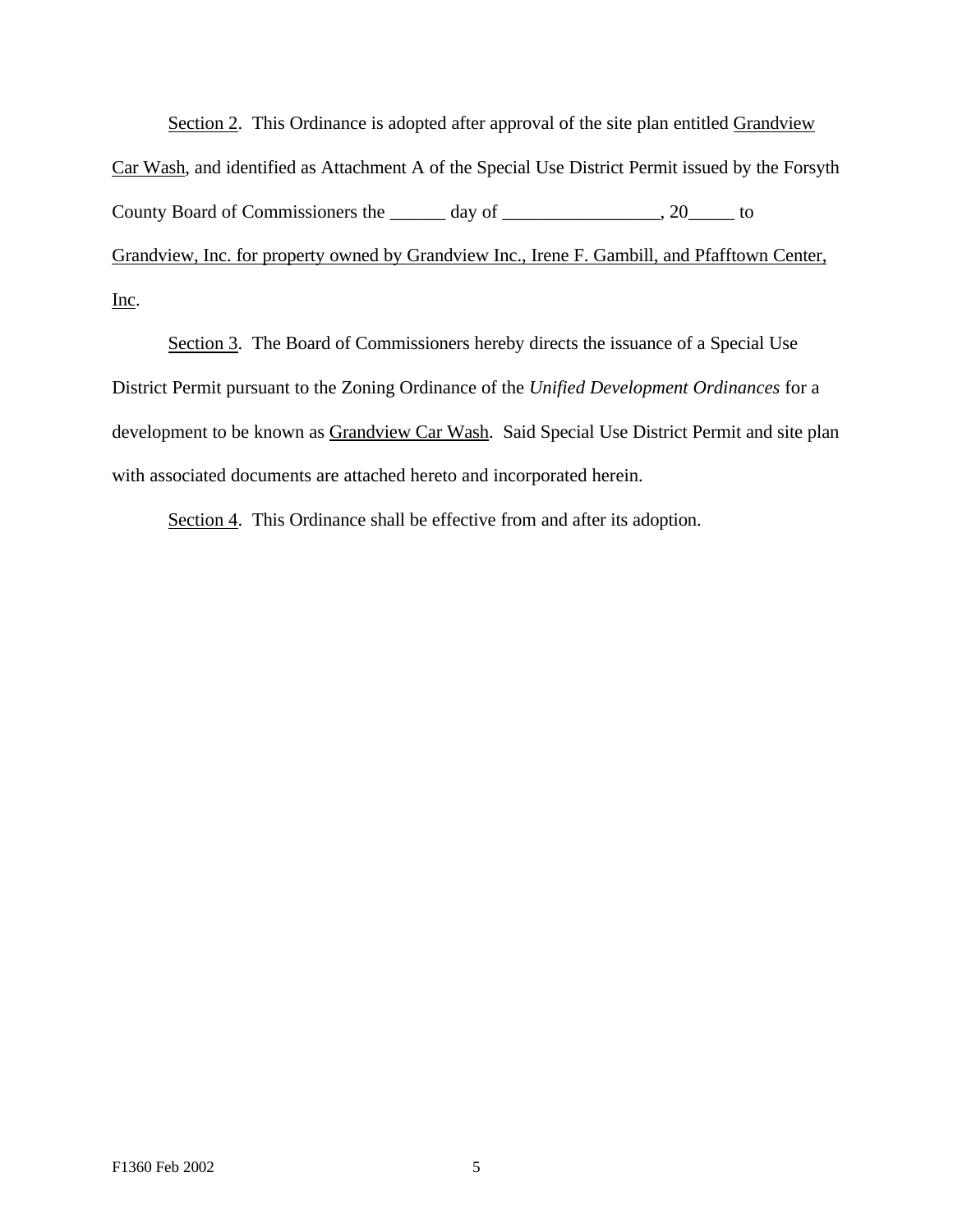## COUNTY, SPECIAL USE DISTRICT PERMIT

## SPECIAL USE DISTRICT PERMIT

Issued by the Forsyth County Board of Commissioners

The Forsyth County Board of Commissioners issues a Special Use District Permit for the

site shown on the site plan map included in this zoning petition of Grandview, Inc. for property

owned by Grandview Inc., Irene F. Gambill, and Pfafftown Center, Inc. (Zoning Docket F-1360).

The site shall be developed in accordance with the plan approved by the Board and bearing the

inscription: "Attachment A, Special Use District Permit for HB-S [Building Contractor, General;

Building Materials Supply; Car Wash; Retail Store, Specialty or Miscellaneous; Restaurant

(without drive-through service); and Shooting Range, Indoor], approved by the Forsyth County

Board of Commissioners the \_\_\_\_\_ day of \_\_\_\_\_\_\_\_\_\_\_\_\_\_, 20 \_\_\_\_\_" and signed, provided

the property is developed in accordance with requirements of the HB-S zoning district of the

Zoning Ordinance of the *Unified Development Ordinances* of the County Code, the Erosion

Control Ordinance, and other applicable laws, and the following conditions be met:

#### C **PRIOR TO ISSUANCE OF GRADING PERMITS**

- a. Driveway permit shall be issued by the North Carolina Department of Transportation (NCDOT).
- b. Developer shall install road improvements on Yadkinville Road as shown on the site plan to the specifications of the North Carolina Department of Transportation.

## C **PRIOR TO ISSUANCE OF BUILDING PERMITS**

a. Record a negative access easement along the entire frontage on Yadkinville Road excluding driveways approved by NCDOT.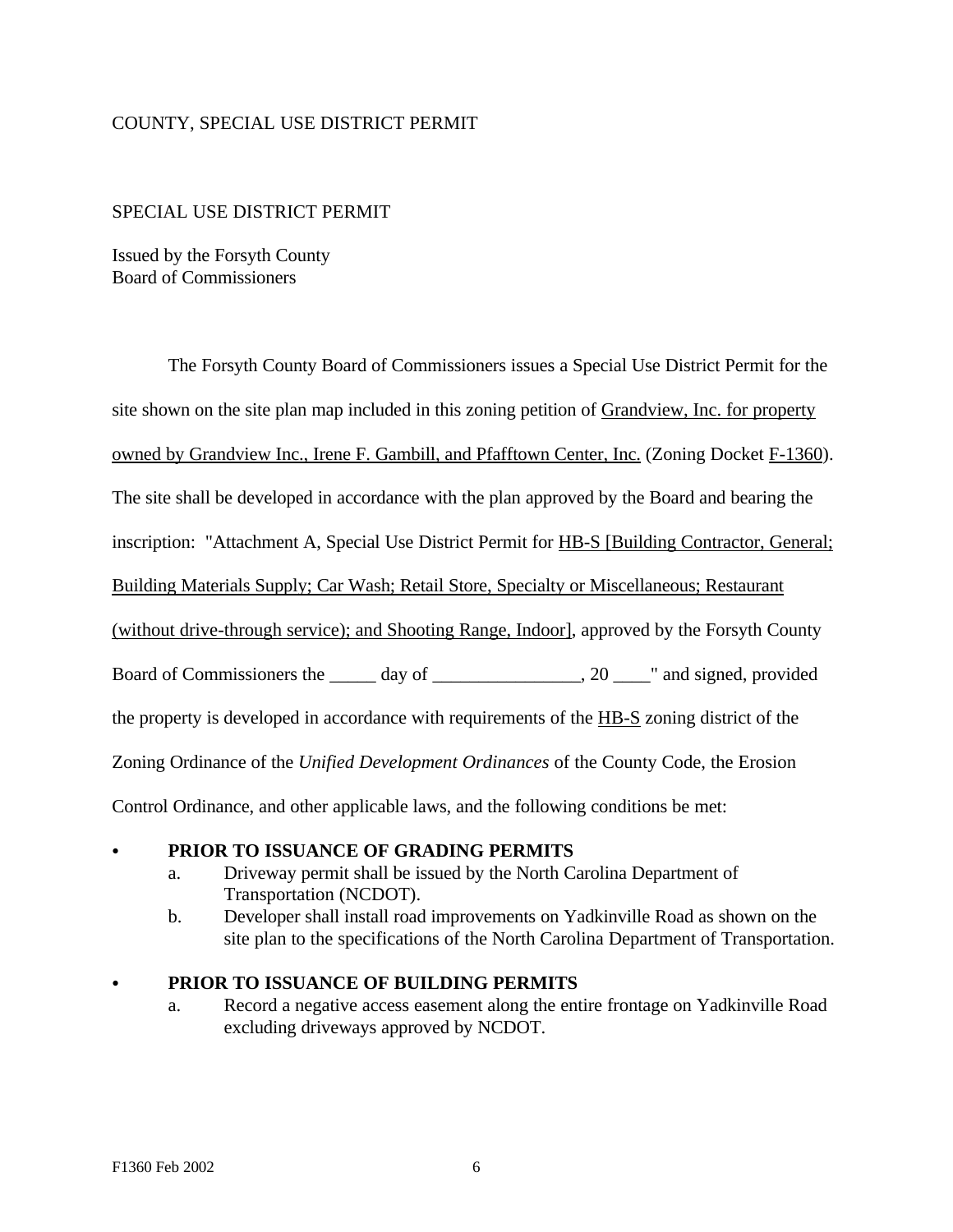## **ZONING STAFF REPORT**

| <b>DOCKET</b> $#$ F-1360 |                                                                                                           |
|--------------------------|-----------------------------------------------------------------------------------------------------------|
| STAFF:                   | Suzy Gallaway                                                                                             |
|                          | Petitioner(s): Grandview, Inc.<br>Ownership: Grandview Inc., Irene F. Gambill, and Pfafftown Center, Inc. |
|                          |                                                                                                           |

## **REQUEST**

From: HB-S Highway Business District [Building Contractor, General; Building Materials Supply; Retail Store, Specialty or Miscellaneous; Restaurant (without drive-through); Shooting Range, Indoor; Transmission Tower] To: HB-S Highway Business District [Building Contractor, General; Building Materials Supply; Retail Store, Specialty or Miscellaneous; Restaurant (without drive-through); Shooting Range, Indoor; Car Wash]

Both general and special use district zoning were discussed with the applicant(s) who decided to pursue the zoning as requested.

Acreage: 1.78 acres

## **LOCATION**

Street: North side of Yadkinville Road east of Transou Road. Jurisdiction: Forsyth County.

## **SITE PLAN**

Proposed Use: Retail Store, Specialty or Miscellaneous; Shooting Range, Indoor; Building Materials Supply; Car Wash.

Square Footage: 2,257 sq. ft.

Building Height: 40 ft.

Parking: Required: 21; proposed: 37

Bufferyard Requirements: None, site not adjacent to any zoning districts requiring buffering. Vehicular Use Landscaping Standards Requirements: UDO Standards apply.

## **PROPERTY SITE/IMMEDIATE AREA**

Existing Structures on Site: Small structure for current building Materials Supply use and a portion of an existing shopping center building.

Adjacent Uses:

North - Cell tower, zoned HB-S. Northeast - Food Lion grocery store, zoned LB.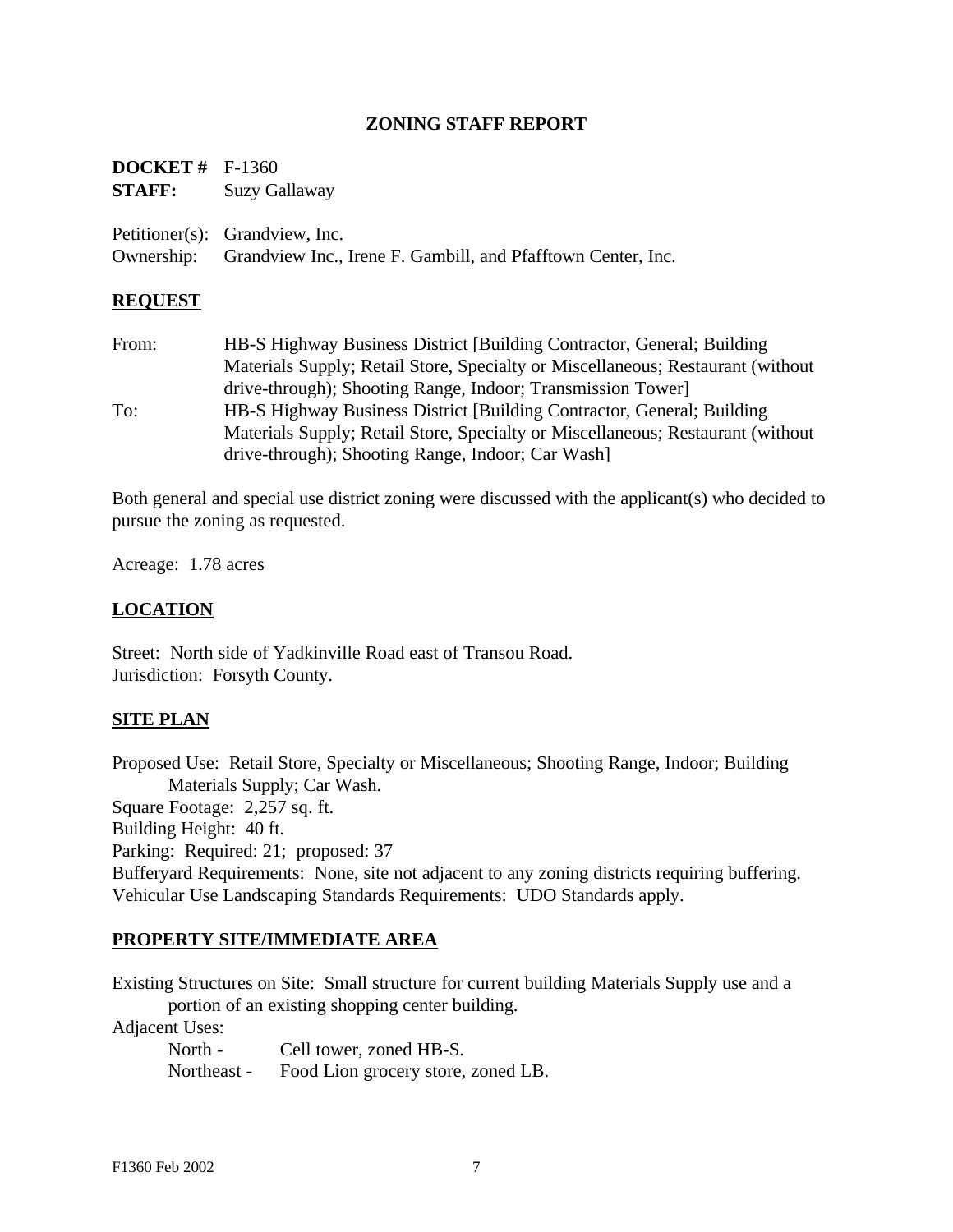| Southeast - | Single Family residences, zoned RS-9. |
|-------------|---------------------------------------|
| South -     | Undeveloped property, zoned LB-S.     |
| West -      | Shopping Center, zoned LB.            |

## **GENERAL AREA**

Character/Maintenance: Well-maintained commercial uses, with some nearby well-maintained single family development.

Development Pace: Moderate.

## **PHYSICAL FEATURES/ENVIRONMENTAL REVIEW**

Impact on Existing Features: Site is partially developed and has little vegetation.

Topography: Property slopes down from west to east from an approximate elevation of 810 to 800.

Watershed: This property does not lie within the limits of a water supply watershed.

Comments: Compliance with the State and local Erosion Control provisions will be required for this project.

## **TRANSPORTATION**

Direct Access to Site: Yadkinville Road; Transou Road.

- Street Classification: Yadkinville Road major thoroughfare; Transou Road minor thoroughfare.
- Average Daily Traffic Count/Estimated Capacity at Level of Service D (Vehicles per Day): Yadkinville Road between Grandview Club Road and Transou Road = 9,900/11,100 Transou Road between Yadkinville Road and Skylark Road = 3,700/11,100 Trip Generation/Existing Zoning: HB-S  $14,695/1,000 \text{ x } 130.34 = 1,915 \text{ trips per day}$ Trip Generation/Proposed Zoning: HB-S  $17,594/1,000 \text{ x } 130.34 = 2,293 \text{ trips per day}$

## **HISTORY**

Relevant Zoning Cases:

- 1. F-1341; LB-S to Site Plan Amendment; approved June 25, 2001; southeast corner of Yadkinville Road and Pfaff Lane along Pinehill Drive; 4.47 acres; Planning Board and staff recommended approval.
- 2. F-1164; HB-S (Multiple Business Uses) to HB-S (Multiple Business Uses, addition of Transmission Tower); north side of Yadkinville Road including current site; 3.65 acres; Planning Board and staff recommended approval.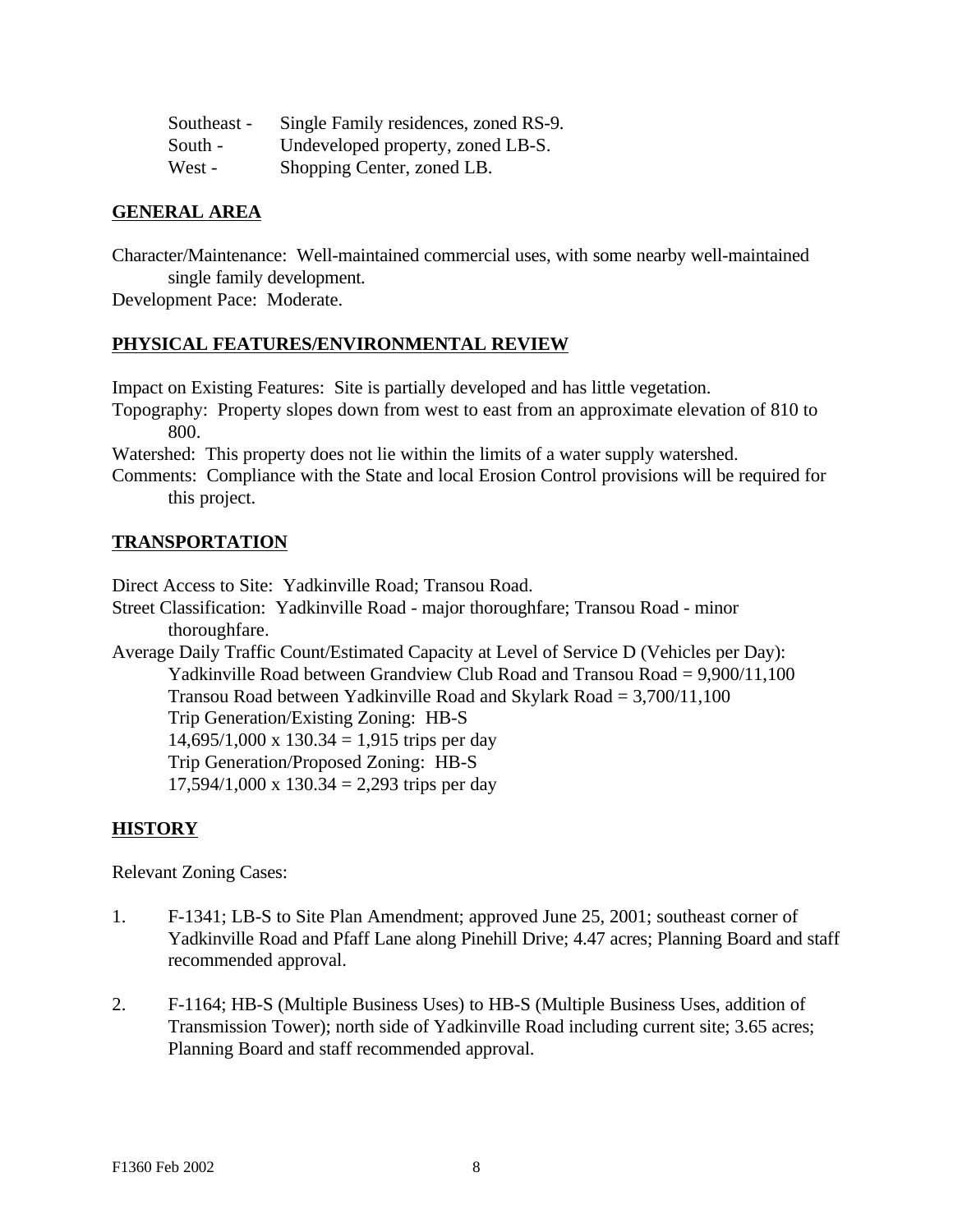3. F-1136; LB to HB-S (Multiple Business Uses); current site is a portion of site; 3.65 acres; Planning Board and staff recommended approval.

# **CONFORMITY TO PLANS**

GMP Area (*Legacy*): Suburban Neighborhoods (GMA 3).

- Relevant Comprehensive Plan Recommendation(s): *Legacy* recommends that commercial development be focused at activity nodes and be designed to be pedestrian friendly.
- Area Plan/Development Guide: The site is not within the boundaries of a development guide or an area plan.

# **ANALYSIS**

The petitioner has submitted this request to rezone 1.78 acres from HB-S to HB-S. It is a portion of a site currently zoned HB-S. The request is to add the car wash use to the permitted uses.

The proposed rezoning meets some of the *Legacy* recommendations. It is adding commercial uses to an area of pre-existing commercial uses and zoning. It does not promote pedestrian activity, however that is due in large part to the surrounding shopping areas being developed at a time when pedestrian orientation was not a concern. As the site lies between two auto-oriented shopping areas, and the car wash use is auto dependent, it is unrealistic to expect this request to meet this aspect of *Legacy* recommendations. The addition of the car wash use would not be a detriment to the area and is consistent with the uses in the immediate area.

# **FINDINGS**

- 1. The petitioner has submitted this request to rezone 1.78 acres from HB-S to HB-S.
- 2. The request is to add the car wash use to the permitted uses.
- 3. The request would add one commercial use to an area of existing commercial uses.
- 4. The addition of the car wash use would not be a detriment to the area and is consistent with the uses in the immediate area.

# **STAFF RECOMMENDATION**

# Zoning: **APPROVAL**.

Site Plan: Staff certifies that **the site plan meets all code requirements**, and recommends the following conditions:

# C **PRIOR TO ISSUANCE OF GRADING PERMITS**

a. Driveway permit shall be issued by the North Carolina Department of Transportation (NCDOT).